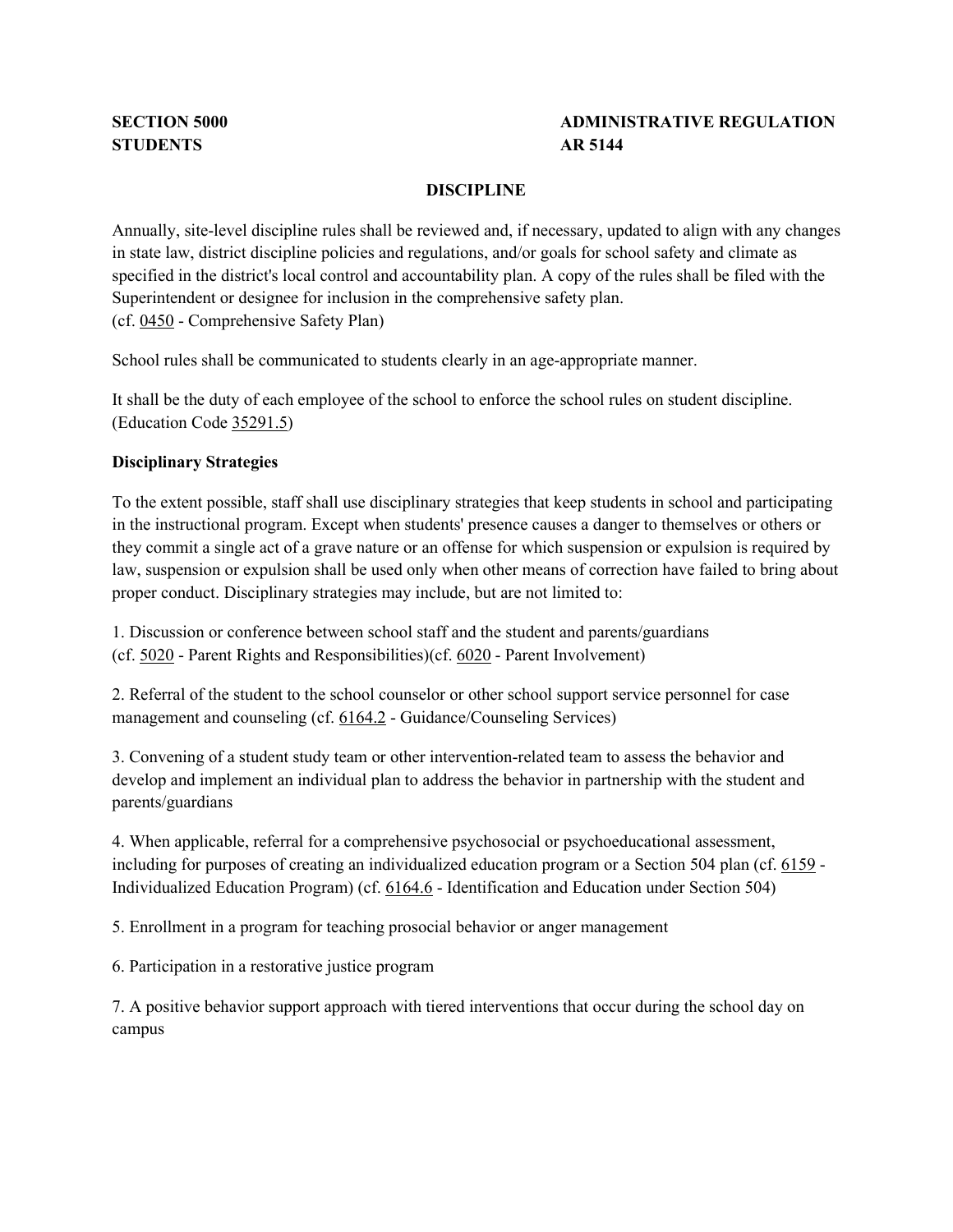8. Participation in a social and emotional learning program that teaches students the ability to understand and manage emotions, develop caring and concern for others, make responsible decisions, establish positive relationships, and handle challenging situations capably

 9. Participation in a program that is sensitive to the traumas experienced by students, focuses on students' behavioral health needs and addresses those needs in a proactive manner

 and behaviors, including, but not limited to, those operated in collaboration with local parent and community groups (cf. [5148.2](http://gamutonline.net/displayPolicy/1002212/5) - Before/After School Programs) 10. After-school programs that address specific behavioral issues or expose students to positive activities

11. Detention after school hours as provided in the section below entitled "Detention After School"

12. Community service as provided in the section below entitled "Community Service"

participation in extracurricular activities (cf. [6145](http://gamutonline.net/displayPolicy/1075009/5) - Extracurricular/Cocurricular Activities) 13. In accordance with Board policy and administrative regulation, restriction or disqualification from

14. Reassignment to an alternative educational environment

 (cf[. 5144.1](http://gamutonline.net/displayPolicy/909488/5) - Suspension and Expulsion/Due Process) (cf[. 5144.2](http://gamutonline.net/displayPolicy/288773/5) - Suspension and Expulsion/Due Process (Students with Disabilities) 15. Suspension and expulsion in accordance with law, Board policy, and administrative regulation

 student could be suspended or expelled, any other means of correction implemented shall be documented and retained in the student's records. (Education Code [48900.5\)](http://gamutonline.net/displayPolicy/132224/5) (cf. [5125](http://gamutonline.net/displayPolicy/559084/5) - Student Records) When, by law or district policy, other means of correction are required to be implemented before a

### **Detention After School**

 Students may be detained for disciplinary reasons for up to one hour after the close of the maximum school day, or until the departure of the school bus to which they have been assigned if applicable. (5 CCR [307,](http://gamutonline.net/displayPolicy/186807/5) [353\)](http://gamutonline.net/displayPolicy/186811/5)

The student shall not be detained unless the principal or designee notifies the parent/guardian.

Students shall remain under the supervision of a certificated employee during the period of detention.

Students may be offered the choice of serving their detention on Saturday rather than after school.<br>(cf[. 6176](http://gamutonline.net/displayPolicy/226671/5) - Weekend/Saturday Classes) (cf. 6176 - Weekend/Saturday Classes)

# **Community Service**

 As part of or instead of disciplinary action, the Board, Superintendent, principal, or principal's designee may require a student to perform community service during non-school hours on school grounds or, with written permission of the student's parent/guardian, off school grounds. Such service may include, but is not limited to, community or school outdoor beautification, community or campus betterment, and teacher, peer, or youth assistance programs. (Education Code [48900.6\)](http://gamutonline.net/displayPolicy/226352/5)